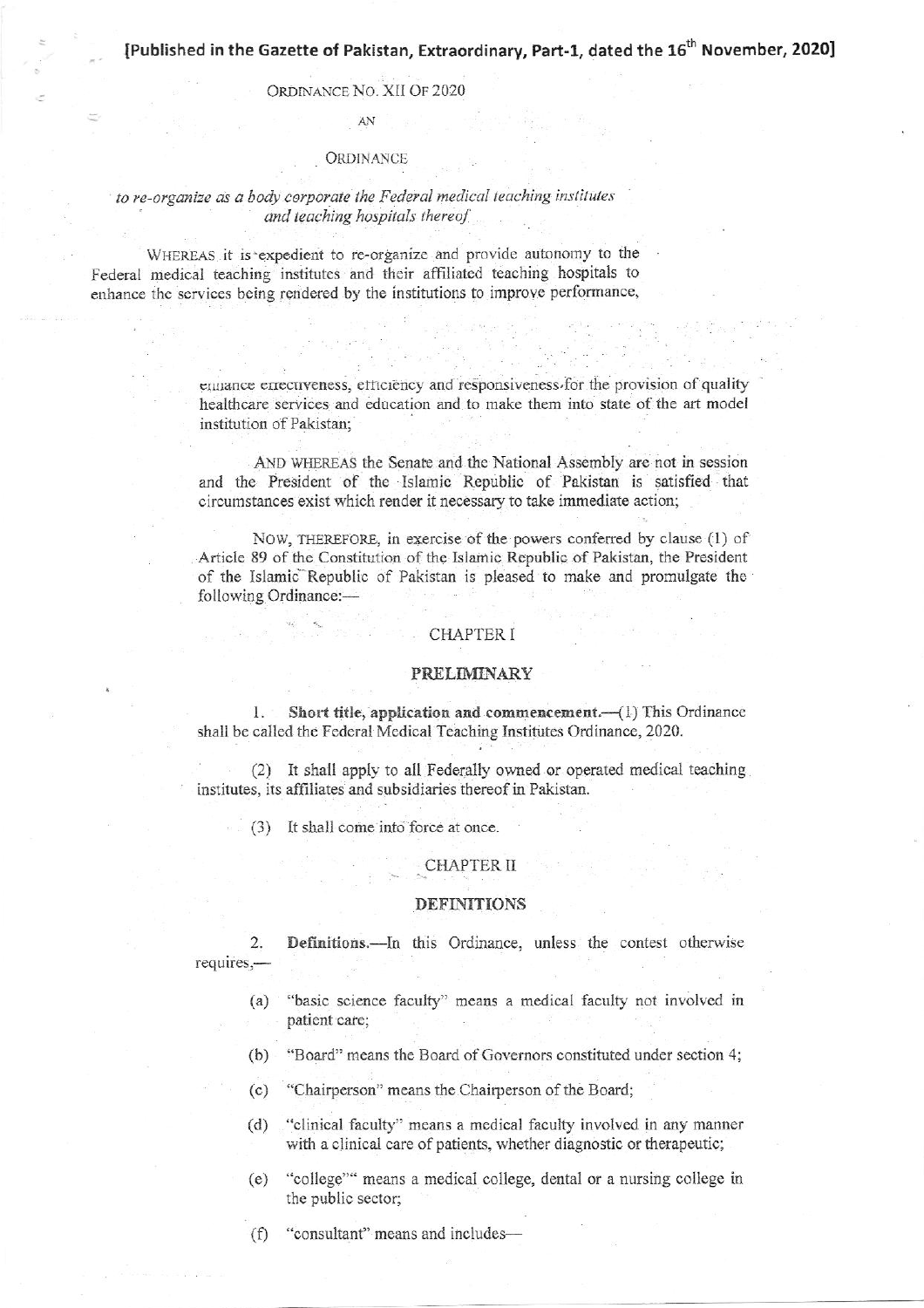- those medical faculties involved in patient care; or  $(i)$
- those staff who act as service provider to the patients in the  $(ii)$ hospital;
- "dean" means the academic head of the medical teaching  $(g)$ institution;
- "employee" means a person who is- $(h)$ 
	- (i) an employee appointed by the Board of the medical teaching institution under this Ordinance or rules and regulations made there-under; or
	- a civil servant who has opted to become an employee of the  $(ii)$ medical teaching institution under section 17.
- "medical faculty" means and includes the basic science faculty and  $(i)$ clinical faculty which includes senior registrar and above as well as dean of the medical teaching institute, involved in teaching, training or patient care;
- "Government" means the Federal Government;  $(i)$
- "healthcare services" means preventive, curative, promotive,  $(k)$ rehabilitative health services and include diagnostic, support services, laboratory, accident and emergency, pharmacy and paramedic support;
- "member" means a member of the Board and includes Chairperson;  $(1)$
- "medical teaching institution" means a public sector medical, dental  $(m)$ or nursing college or any other medical teaching institution and their affiliated teaching hospitals located anywhere in Pakistan owned and controlled by the Federal Government and included or notified by the Federal Government in Schedule-I to this Ordinance;
- "prescribed" means prescribed by rules or regulations made under  $(n)$ this Ordinance;
- "regulations" means regulations made under this Ordinance;  $(o)$
- "rules" means rules made under this Ordinance;  $(p)$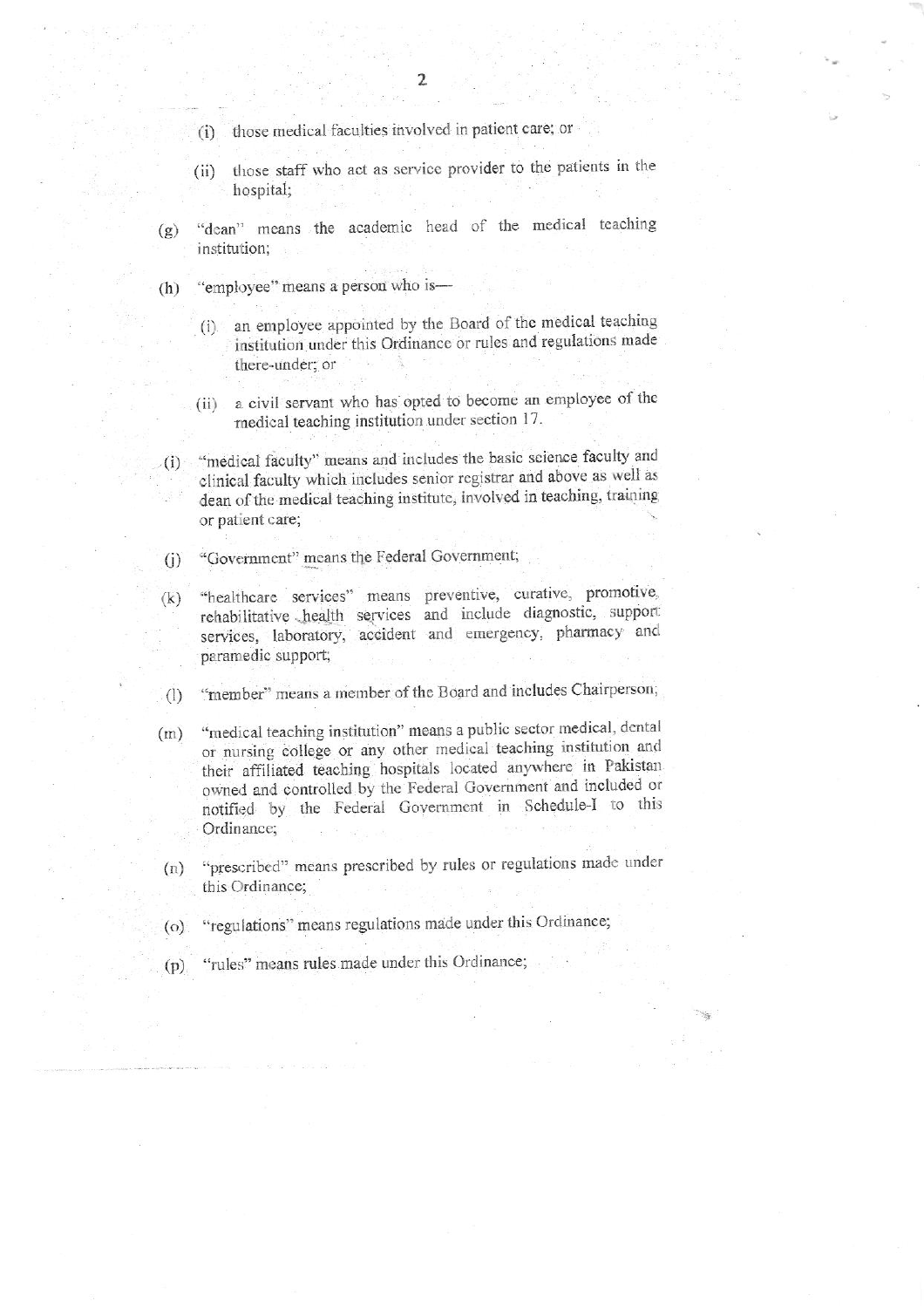- "search and nomination council" means search and nomination  $(q)$ council notified by the Government under section 7, and
- "Tribunal" means the Federal Medical Teaching Institutions  $(r)$ Tribunal established under this Ordinance.

## CHAPTER III

## MEDICAL TEACHING INSTITUTE

The medical teaching institution.-(1) The institutions included  $3.$ in Schedule-I shall be medical teaching institutions established under this Ordinance as a body corporate having perpetual succession and a common seal with power to acquire, hold and dispose of movable and immovable property and may in its name sue and be sued.

(2) The objective of the medical teaching institution shall be to undertake all functions required for providing health facilities and healthcare services to the people and to provide medical education and training and research and to perform such other functions as are assigned to it by the Government from time to time.

Board of Governors.-- (1) There shall be a Board of Governors of  $\overline{4}$ . the medical teaching institution to administer and manage its affairs and shall have overall superintendence and control over the functions and all their related matters.

(2) The Board of Governors shall comprise such number of members as may be determined by the Government but shall neither be, less than three members and nor exceed seven members and all of whom shall be from the private sector.

(3) The members shall be appointed by the Government on the recommendation of the search and nomination council constituted under section 7:

Provided that the members shall, unless otherwise directed by the Government, hold office for a period of three years and be eligible for reappointment.

(4) The members may include eminent technical and professional persons in their respective fields having significant aptitude and time available for improving the hospital services, such as legal, finance, economics, management, medical profession, retired civil servants, educationists, social workers, representatives of civil society, businessmen and renowned philanthropists.